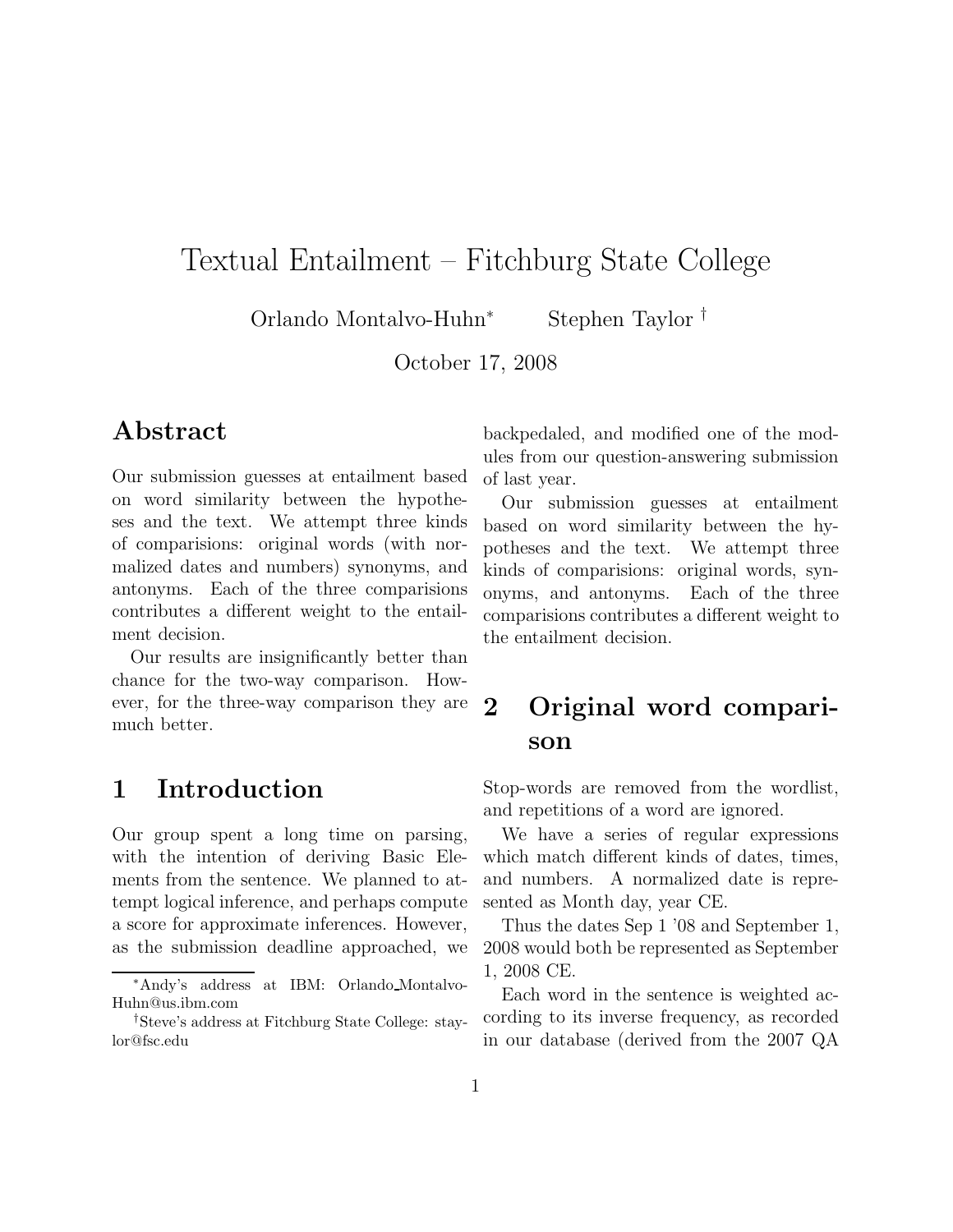training data.)

Words for which the frequency is unknown are a special case, in that we know from the fact that they occur in the query that the frequency count should not be zero, even though we didn't observe the word in our run through the frequency corpus. For these frequencies we use Witten-Bell discounting, following section 6.3 of Jurafsky and Martin[1]. We assume that the probability mass of neverobserved words is:

$$
\sum_{c_i=0} p_i^* = \frac{T}{N+T}
$$

where T is totalTypes ever seen, and N is totalTokens.

The word-vector  $W_i$  with weights  $w_i$  for the hypotheses is compared to the word-vector  $V_j$ , with weights  $v_j$  for the text, using a cosine similarity measure:

$$
m_1 = \frac{\sum_{V_i = W_j} w_i * v_j}{\sqrt{(\sum_k w_k^2)(\sum_k v_k^2)}}
$$
(1)

### 3 Synonym matching

For synonym matching, two words match if they are both members of the same Wordnet synset. They may also match according to the following strategy: If a word has less than five synonyms (total members of all synsets it participates in) we will also match against direct hypernyms. If there are still less than five words in all synsets, we consider also direct hyponyms. Thus for each word, there are several synsets which may be synsets of the original word, or synsets of its hypernym or hyponym, against which the word can be matched.

The weight of each synset is computed by using wordnet frequency counts. These are available for each sense. Each  $W_i$  has has its frequency  $w_i$ , as above, but in addition,  $W_i$  participates in  $n_i$  synsets, each synset has  $m_{n_i}$  senses, and a frequency  $c_{n_i}$ . The adjusted weight for the synset is

$$
\frac{c_{n_i}}{\sum_{1 \le r \le n_i} m_r} w_i
$$

Thus the weights for a match might be different on the left and right sides of the match.

However, as with the original words, there may be many more synsets in the text than in the the hypotheses.

#### 4 Antonym matching

Antonym matching uses the same algorithm as synonym matching, but the synsets are the Wordnet antonyms.

#### 5 Two-way answers

For the two-way algorithm, the possible answers are drawn from the set: {entailed, not entailed}

We compare the original words and the synonyms from the text and the hypothesis, using the algorithms described above, and if the value is above a threshold, we pronounce the hypothesis entailed, otherwise not. We learned the threshold by maximizing our score on a subset of last year's training data.